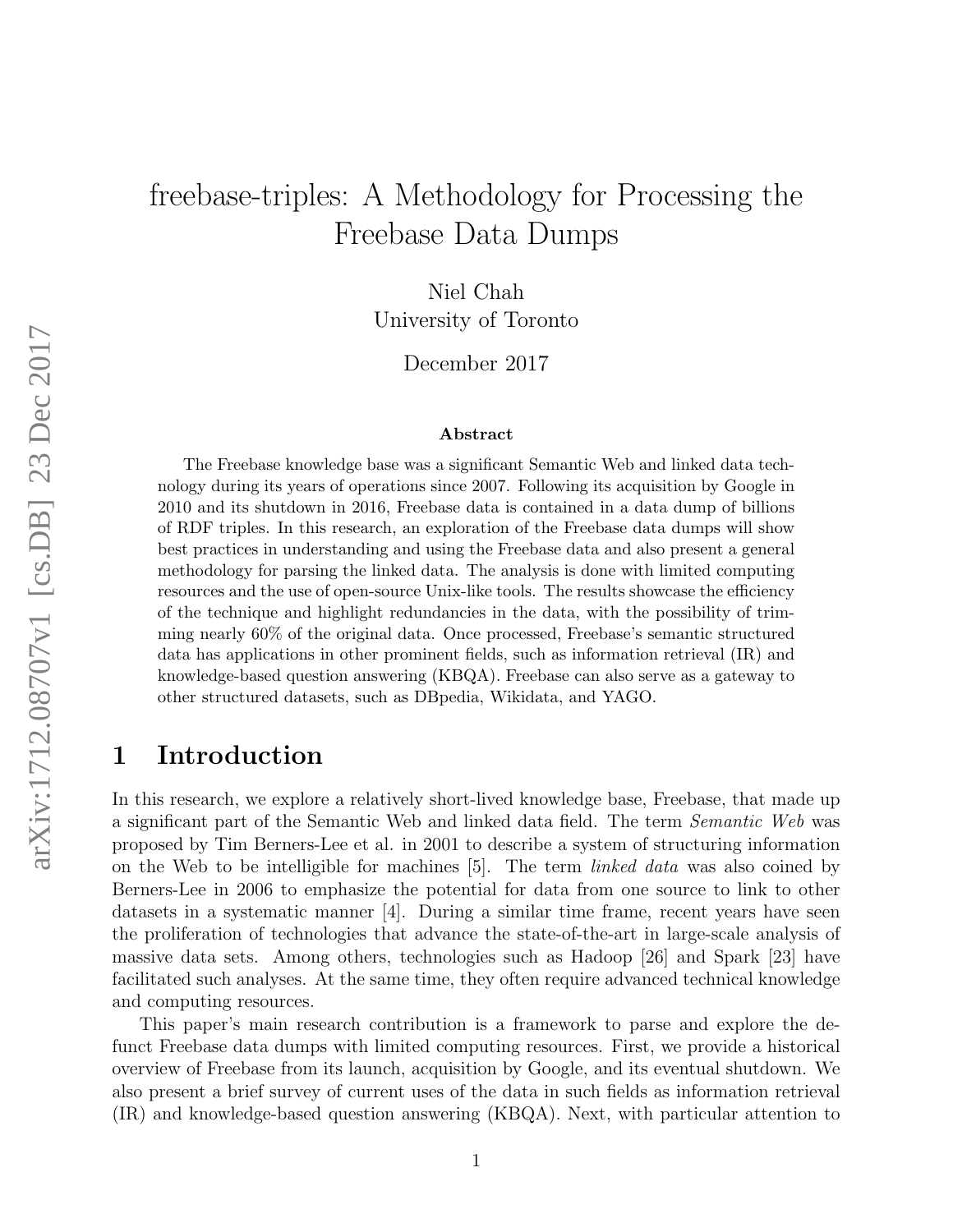its unique schema, we present a methodology designed to effectively parse the billions of RDF triples in the Freebase data dumps. Finally, we end with a discussion of our findings and consider limitations of the Freebase archives.

### 2 Background

#### 2.1 Freebase: Inception, Acquisition, and Shutdown

In 2007, Freebase (see Figure 1) was launched by Metaweb as an open and collaborative knowledge base [6]. On the website freebase.com, users could register a free account and edit the data of various entries, creating linkages between entities in the data. This was similar to the kind of editing and data entry that was possible on Wikipedia. A significant difference was that while Wikipedia predominantly consists of free-form text suitable for an encyclopedic article with links to other resources, Freebase was exclusively concerned with encoding links and relationships between entities in the knowledge base.

In 2010, Metaweb was acquired by Google for an undisclosed sum that gave it possession of the Freebase knowledge base and its then 12 million entities [17]. Freebase was used at Google to power parts of their internal Google Knowledge Graph, which supported Google Search features such as Knowledge Cards or Panels [22]. On December 16, 2014, it was announced on the Freebase Google Plus community that Freebase would be gradually shut down over the next six months, and its data would be migrated to the Wikidata platform [16]. In reality, the Freebase service remained open for the community and was finally shut down on May 2, 2016 [12]. From this date onward, all freebase.com URLs began to redirect to the Google Developers page for the once active knowledge base.

| Freebase Find                            |                           | <b>Browse</b><br>Query                                                | Help         |  | Sign In or Sign Up                                                       | English $\sim$ |  |
|------------------------------------------|---------------------------|-----------------------------------------------------------------------|--------------|--|--------------------------------------------------------------------------|----------------|--|
|                                          |                           | Important! Freebase is read-only and will be shut-down. More.         |              |  |                                                                          |                |  |
| Facts<br>3,197,653,841<br>(and counting) |                           |                                                                       |              |  |                                                                          |                |  |
|                                          |                           | A community-curated database of well-known people, places, and things |              |  |                                                                          |                |  |
| <b>Data</b>                              | Schema<br>Queries<br>Apps | <b>Review Tasks</b><br>Loads                                          | <b>Users</b> |  |                                                                          |                |  |
|                                          |                           |                                                                       |              |  |                                                                          |                |  |
| <b>Explore Freebase Data</b>             |                           |                                                                       |              |  | How can you get started?                                                 |                |  |
|                                          |                           |                                                                       |              |  |                                                                          |                |  |
| Domain                                   | ID                        | <b>Topics</b>                                                         | Facts        |  | Learn how it works                                                       |                |  |
| <b>Music</b>                             | /music                    | 34M                                                                   | 243M         |  | Discover what kind of information                                        |                |  |
| <b>Books</b>                             | /book                     | 6M                                                                    | <b>15M</b>   |  | Freebase contains, how it's organized.<br>and how Freebase allows you to |                |  |
| Media                                    | /media_common             | 6M                                                                    | <b>17M</b>   |  | uniquely identify identities anywhere on<br>the web                      |                |  |
| People                                   | /people                   | 4M                                                                    | <b>20M</b>   |  | Keep reading »                                                           |                |  |
| Film                                     | /film                     | 2M                                                                    | 22M          |  | Use Freebase data                                                        |                |  |
| Location                                 | /location                 | 2M                                                                    | <b>20M</b>   |  | Freebase data is free to use under an                                    |                |  |
| TV.                                      | /tv                       | 2M                                                                    | <b>19M</b>   |  | open license. You can:                                                   |                |  |
| <b>Business</b>                          | /business                 | 1M                                                                    | 4M           |  | · Query Freebase using our Search,<br>Topic, or MQL APIs                 |                |  |

Figure 1: A screenshot of freebase.com on May 2, 2016 before it was shut down.

### 2.2 Freebase in Current Usage

Freebase data is applied in a variety of experiments and research in the fields of information retrieval (IR), knowledge-base question answering (KBQA) and even artificial intelligence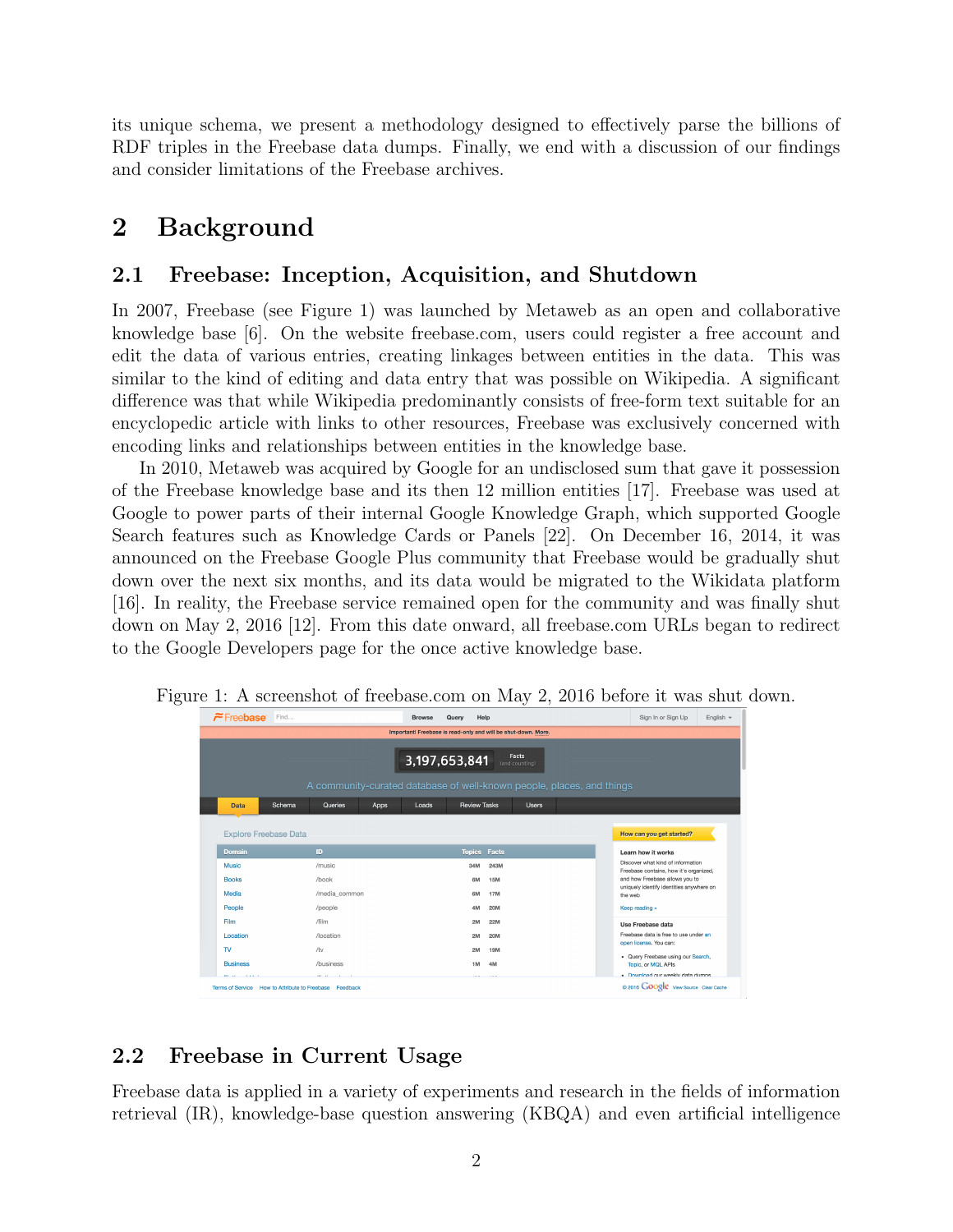(AI). Recent research applies advances in neural networks to Freebase's rich semantic data. For instance, Bordes and colleagues propose a neural network architecture to embed information from knowledge bases such as Freebase into a vector space in order to facilitate information retrieval [8]. In their research, the authors emphasize the hidden potential in applying semantic data to AI fields such as natural language processing and computer vision. In another application of neural networks, Dong and colleagues implement a multi-column convolutional neural network using Freebase data to answer natural language questions [11]. Further work in question answering using Freebase data was conducted by Yao and Van Durme, Bordes et al., and Fader et al. [27, 7, 13]. Knowledge graph data has also been conceived as tensor decompositions in order to derive structured rules and apply data mining techniques as done by Narang, and Papalexakis et al. [18, 21].

There is a large body of research on data profiling to gain insights [1, 19]. Researchers have profiled and analyzed the Freebase knowledge base in the past when freebase.com was still active. However, there has been relatively less research on Freebase data itself after the website was shutdown and preserved as a data dump. Frber et al. conducted a comprehensive survey of knowledge bases, including Freebase, by comparing them along a number of criteria such as the domains they cover and their schema [14]. In further research, Frber et al. analyze the same knowledge bases along an array of data quality dimensions, such as their suitability for particular use cases [15]. Another notable study of Freebase data was done by Pellissier Tanon et al. in their detailed evaluation of the migration of Freebase data to Wikidata and the resulting challenges [22]. Bast et al. also explore Freebase through a unique methodology [2]. Although the precise methodology is different from the approach inthis paper, the use of Unix tools to explore RDF data was also done by Bendiken [3]. This paper's methodology builds on these existing works and provides new contributions through a framework to understand the archive of Freebase data.

### 3 Freebase

#### 3.1 Freebase Schema

The specific terminology and schema used by the Freebase knowledge base will be briefly explained. A thorough understanding of these aspects will contribute to a more effective workflow in processing the data dumps. First, the most prominent terms will be introduced through the following example. In Freebase, a distinct entity or object, such as the notable film director Steven Spielberg, is called a topic. Each topic is associated with a unique machineId identifier (often abbreviated as  $mid$ ) that is in the format "/m/ + {alphanumeric}", such as /m/abc123. The topic for Steven Spielberg is said to be a member of a class by saying it "has certain  $type(s)$ ". In this example, the famous film director will have the Person type (written in a human-readable format as /people/person) and the Film Director type  $//film/film\_directory)$ . Under each type, further granular data is represented through *properties*, such as his Place of Birth (/people/person/ place of birth) and the films he directed (/film/film director/films). A property can link a topic to a value (/people/person/date of birth - Dec 18, 1946) or other topics (/people/person/place of birth points to the mid for "Cincinnati,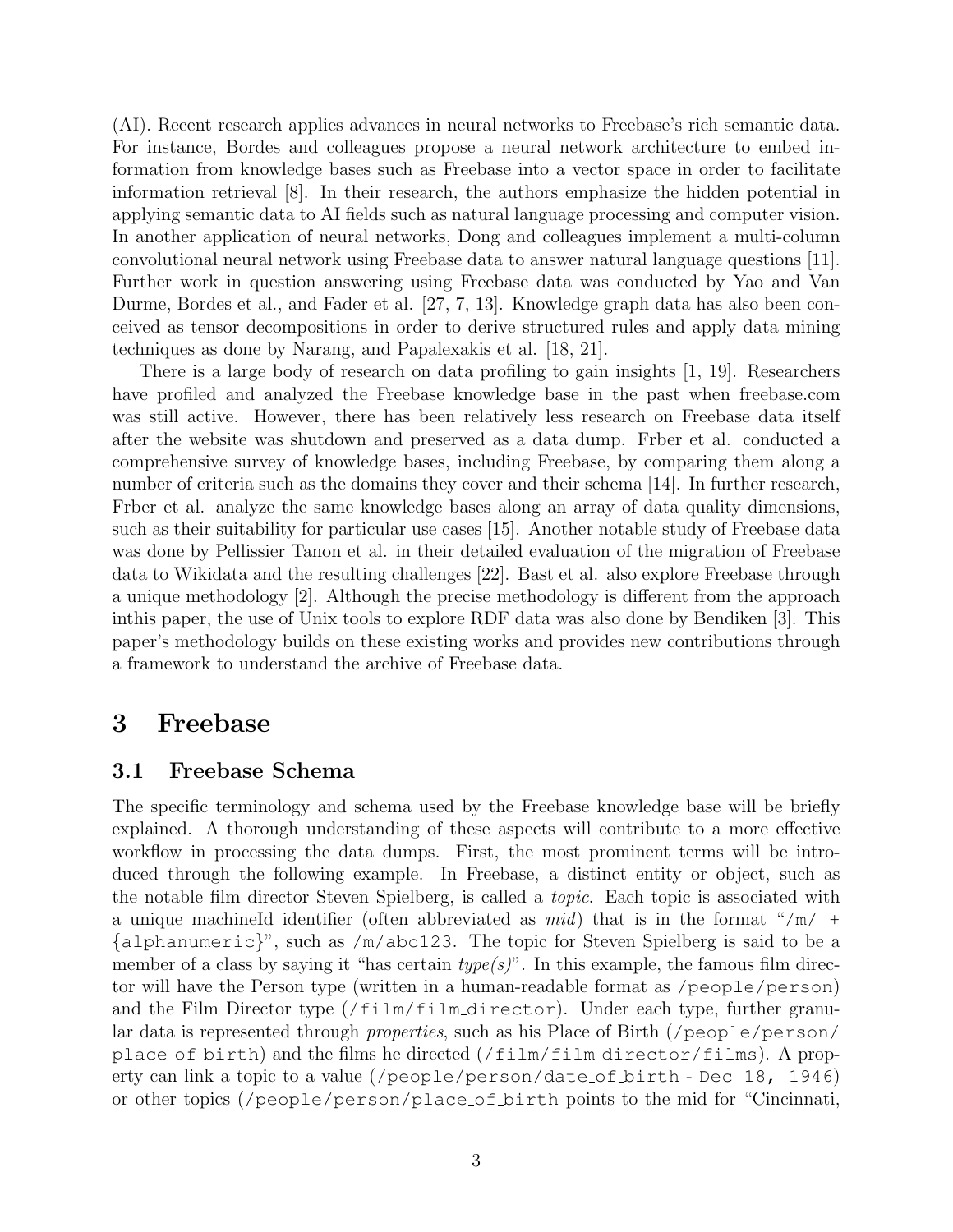Ohio").

Figure 2: A simple graph of triples



The Freebase schema (the system specifying the types and properties) and data (expressing the facts about topics) are expressed in a triples format. This data can be visually represented as a directed graph (see Fig. 2). The Resource Description Framework (RDF) is a widely used W3C specification to encode triples data [25]. A triple links a (1) subject through a  $(2)$  predicate to a  $(3)$  object. This format intuitively mirrors how a single triple expresses a fact as a natural language sentence: Johnny Appleseed (subject) likes (predicate) apples (object). The Spielberg example could thus be written with the following triples:

```
# /type/object/type indicates an entity's types
/m/abc123, /type/object/type, /people/person
/m/abc123, /type/object/type, /film/film_director
# These triples express facts about /m/abc123
/m/abc123, /people/person/place_of_birth, /m/c1nc1na771
/m/abc123, /film/film_director/films, /m/5om3f1lm
```
The schema of Freebase types and properties, often called an ontology in the Semantic Web context, has an interesting human-readable aspect that borrows from the Unix-like use of forward slashes "/" in directories. In the Freebase ontology, there are a number of domains that are centered on specific subject matters. For example, there is a domain for People and another domain for Films, expressed as the /people and /film domains respectively. Within each domain, there are type(s) for the classes of entities within a domain. Thus, there is a Person type, expressed by a human-readable ID as /people/person, and a Deceased Person type, expressed as the /people/deceased person type. In the film domain, notable types include the Film Director /film/film director and Film /film/film among others. Within each type in turn, there are properties to capture more granular data after one further "/", such as the Date of Birth /people/person/date of birth.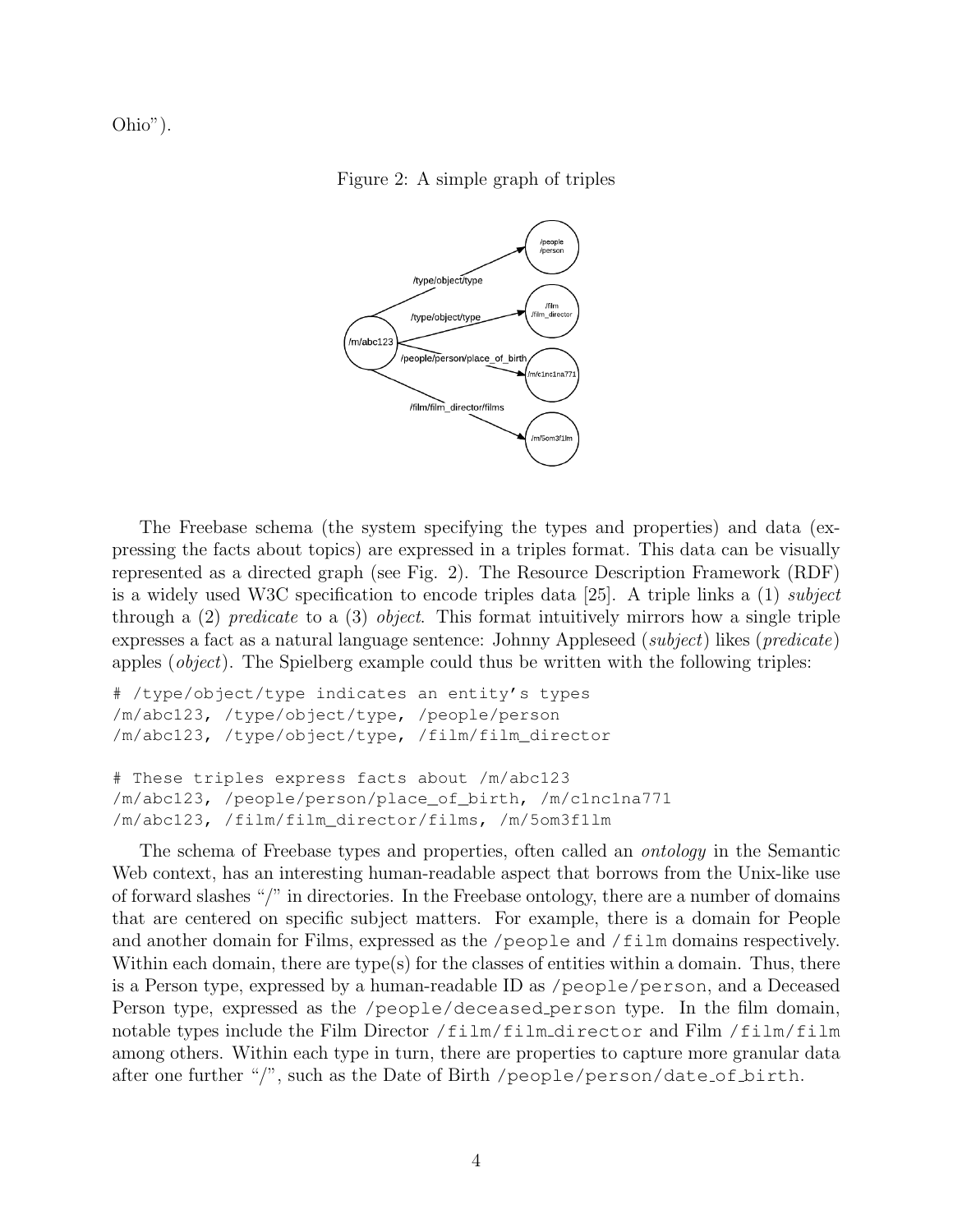## 4 Methodology

### 4.1 Freebase Data Dumps Characteristics

The Freebase data dumps are available for download in a N-Triples RDF format.<sup>1</sup> According to the Google Developers website, the Freebase Triples version of the data dumps is composed of 1.9 billion triples in a 22 GB gzip file (and over 200 GB uncompressed) [10].

To accommodate the data into the N-Triples RDF format, a number of changes were made by Google that differentiate it from the original Freebase encoding that was used on freebase.com. First, all machineId MIDs and schema that are usually in the format /m/abc123 or /people/person are instead written as /m.abc123 and /people.person respectively, so that any forward slashes after the first instance are converted to full stops. All objects in the data are also encoded with a full URL path, such as http://rdf.freebase.c om/ns/m.abc123, so that it is globally compatible with other RDF linked data datasets. Although this format is necessary to conform to the RDF standard, certain simplifications will be applied for the purposes of this project.

With regards to the overall format, the data file has a consistent structure. Each row (or each triple) of data is terminated by a full stop and newline ".  $\n\lambda$ ". Each element of the triple is enclosed in angle brackets " $\langle \rangle$ " and delimited by a tab character " $\setminus t$ ". A single line of RDF triples from the data dumps is shown as follows (with the different parts of the triple separated for readability). In the following implementation section, a number of pre-processing steps will be applied to transform the dataset into a more workable form.

```
<http://rdf.freebase.com/ns/g.112ygbz6_>
<http://rdf.freebase.com/ns/type.object.type>
<http://rdf.freebase.com/ns/film.film> .
```
The values that are linked to through properties are also in the form of data types, such as strings, dates, and numeric values. Strings are encoded with the value enclosed in double quotations and appended with the "@" character and the ISO 639-1 standard language code: "string"@en [20]. Numeric values are encoded as is, without additional markup. Date values are appended with additional markup text in the form of "ˆˆhttp://www.w3.org/2001/XM LSchema#date".

### 4.2 Implementation

The data dumps were parsed using a variety of shell scripts and command line tools run on a MacBook Pro (Early 2015 model, 2.7 GHz Intel Core i5, 8 GB RAM) and an external hard drive (Seagate 1 TB). One of the contributions of this paper is the use of tools available on Unix-like systems, such as awk, cat, cut, gawk, grep, gsed, less, more, parallel, pv, sed, sort, wc, zless, zmore, and zgrep. These command line tools were chosen for their performance and wide availability on operating systems, such as Linux distributions and macOS. The code is available in its entirety on GitHub [9].<sup>2</sup>.

<sup>1</sup> freebase.com

<sup>2</sup>https://github.com/nchah/freebase-triples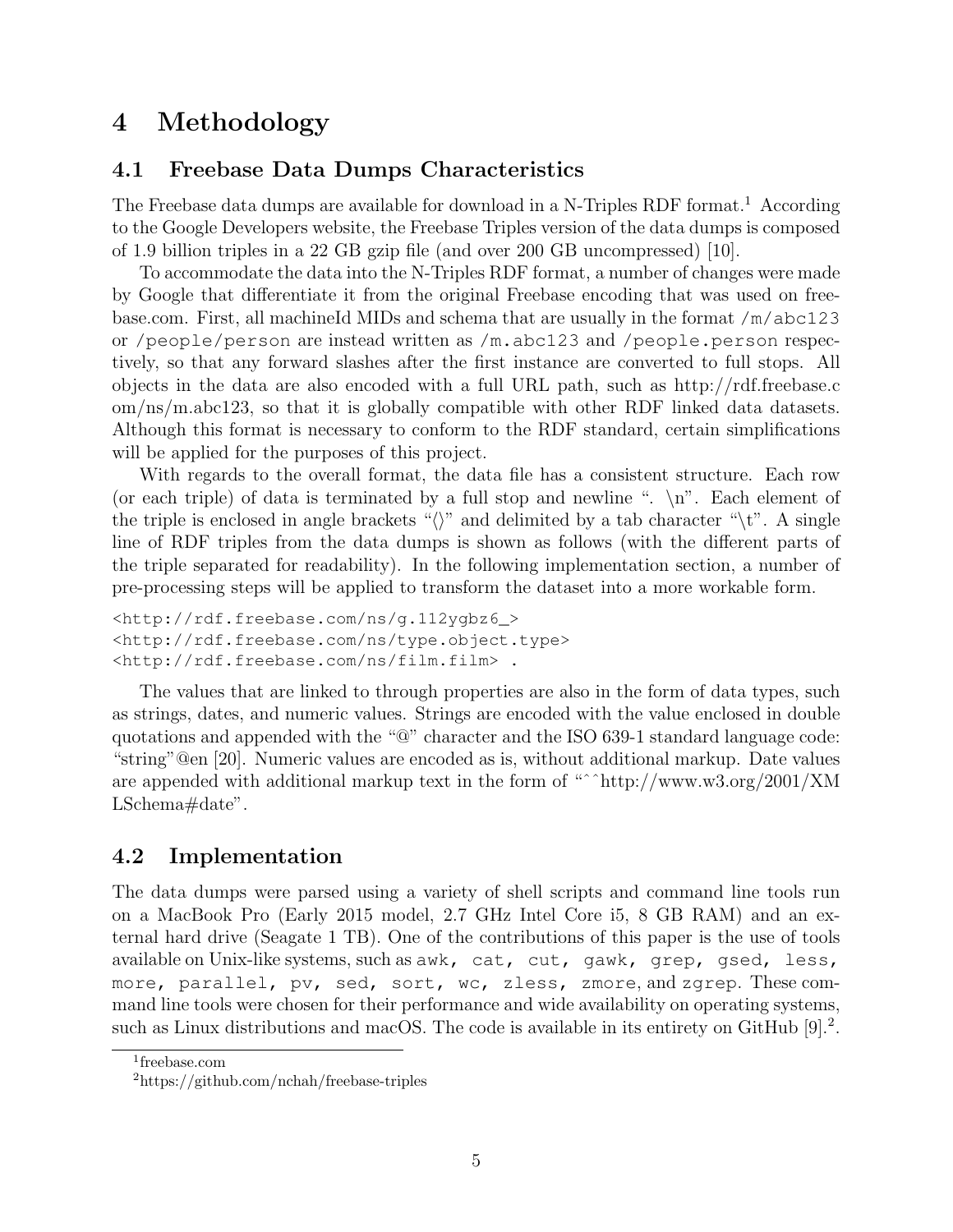The codebase is conceptually divided into three stages that process the data dumps: (1) pre-processing, (2) extraction, and (3) query stages (see Fig 3). In the first pre-processing stage, the sed utility shortens the full URL path by removing the protocol, subdomain, and domain so that only the path remains. That is, "http://rdf.freebase.com/ns/m.abc123" becomes /m.abc123. The latter variant is significantly more human-readable. Running this script on the data dumps reduced the storage size from approximately 425.2 GB to 219 GB while still preserving the triples count. Further optional scripts are included in the code to remove the angle brackets and convert full stops to forward slashes.



Figure 3: Overview of the stages in the code

The scripts in the second extraction stage used awk, cat, cut, grep, parallel, and sort tools to slice out portions of the data dumps based on the Freebase schema and RDF structure [24]. A *slice* is defined as a subset of the RDF triples where the triple's predicate (middle) term is part of a unique domain, type, or property. This is an intuitive slicing method since the predicate term is the edge or link between the subject and object nodes if triples are conceptualized as a graph. Thus, a slice contains all the triples for each unique kind of edge in the graph. The slicing is fastest by first obtaining the unique predicate terms and then iteratively slicing out the domains in order of decreasing triples count so that the most frequent predicates are sliced out first. This slicing can continue so that increasingly narrower domain, type, and property slices can be created (see Figure 4).

Another priority was the extraction of topic "identifier" slices. For this paper, these "identifier" triples are defined as the triples that express a Freebase mid's names, aliases, descriptions, types, and keys (which are links to external authority control or databases such as IMDb or Wikipedia). The extraction of these triples is an integral step in determining a Freebase topic's coherent "identity" as a representation of a real world entity. Additional scripts that followed this methodology extracted the globally unique predicates, types, and the underlying schema.

In the third query stage, a workflow was established for exploring a specific domain. The code focuses on combining the triples from the slices created in the previous stage in order to reconstruct the topics in a domain. This methodology facilitates deeper analysis of the Freebase data by organizing the unwieldy data dumps into smaller human understandable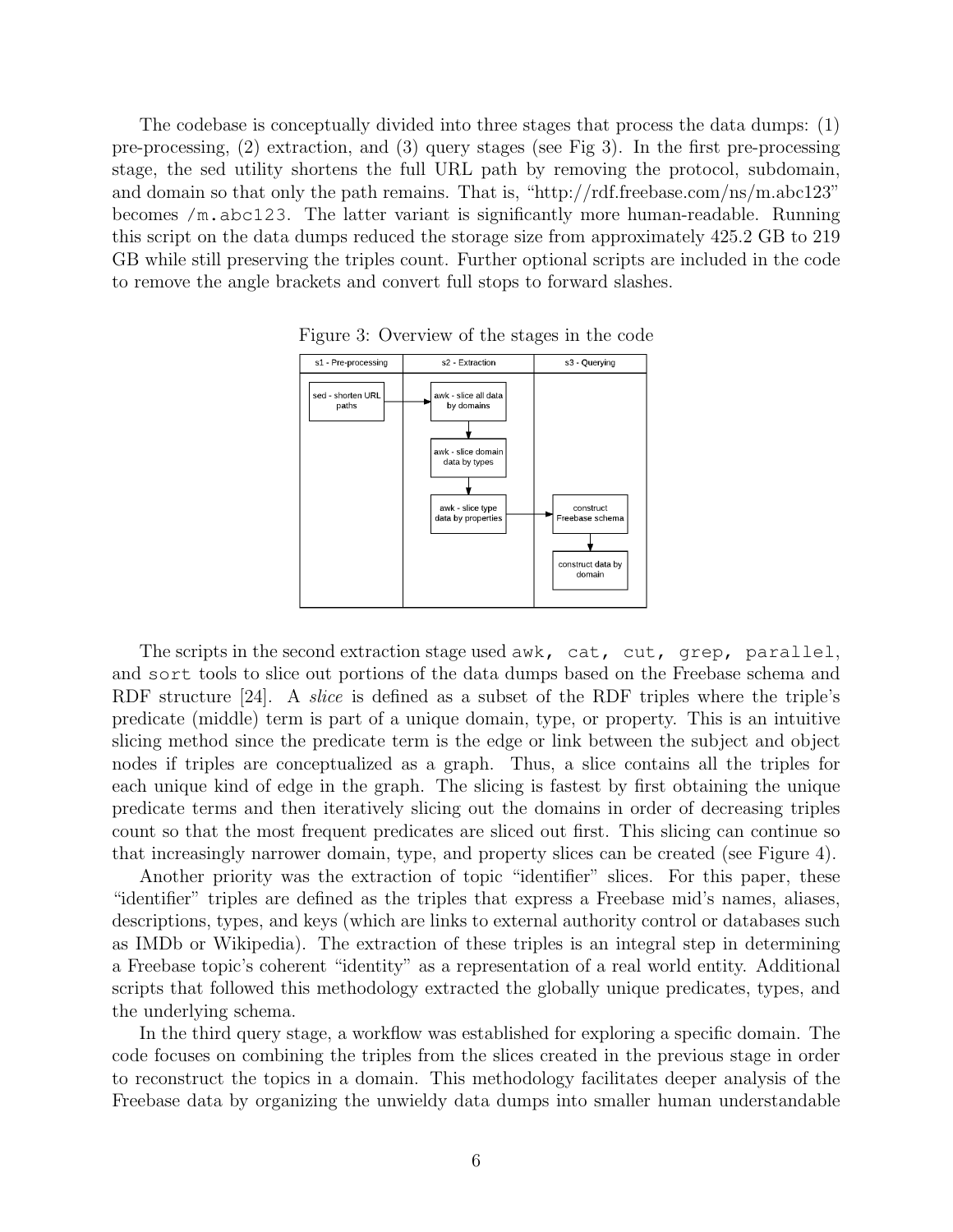slices. With the data dumps processed in this way, it should be possible to achieve the following objectives.

- identify redundancies in the current data and propose improvements,
- obtain comprehensive statistics on the data
- guide future research that intends to use Freebase semantic data.

### 5 Findings

### 5.1 Evaluating Slices: Redundancy and Performance

By slicing out the triples belonging to the largest domains first, the subsequent slicing operations were run on increasingly smaller slices of RDF triples (see Fig. 5 and Fig. 6). With this methodology and the computing resources of a personal laptop, over 95% of the triples were sorted by slicing the first 10 domains in 282 minutes, or under 5 hours (see Table 1). With the bulkiest slices extracted first, the each remaining slice took under 5 minutes to process, with increasingly faster times as the slicing progressed. In total, 315 minutes were spent to slice all domains.

| Name          | Domain (or Predicate)       | Number of Triples | %      | Slicing Runtime $(\min)$ |
|---------------|-----------------------------|-------------------|--------|--------------------------|
| common        | $\mathrm{common}/^*$        | 1,429,443,085     | 45.658 | 121.8262                 |
| type          | $'$ type $/$ *              | 788,652,672       | 25.191 | 63.1563                  |
| owl-type      | $\text{rdf-syntax-ns#type}$ | 266,321,867       | 8.507  | 28.0785                  |
| music         | ${\rm music}/*$             | 209,244,812       | 6.684  | 20.8632                  |
| key           | $'$ key/*                   | 149,564,822       | 4.777  | 15.8327                  |
| owl-label     | rdf-schema#label            | 72,698,733        | 2.322  | 9.7133                   |
| $\mathrm{kg}$ | $\mathrm{kg}/\mathrm{^*}$   | 30,689,453        | 0.980  | 6.6167                   |
| base          | $\text{base}$ /*            | 24,063,303        | 0.769  | 5.5669                   |
| film          | $\dim/\ell^*$               | 17,319,142        | 0.553  | 5.9002                   |
| tv            | $'tv/*$                     | 16,375,388        | 0.523  | 4.6004                   |
| Totals        |                             |                   | 95.963 | 282.1544                 |

Table 1: A selection of the Freebase slices by processing runtime

Obtaining more granular slices for types and properties produces interesting findings that point to possible optimizations that reduce redundancies in the original data. For instance, five slices are based on predicates involving the "http://www.w3.org" Web Ontology Language (OWL). These slices contain triples where the predicate is in the form " $\langle \text{https://www.w3.org/2000/01/rdf-schema#label}\rangle$ " which is equivalent to the Freebase /type/object/name property. There are exactly 72,698,733 triples with this OWL predicate that duplicates the same number of Freebase counterparts. This repetition is also found with the URL for the " $\langle$ https://www.w3.org/2000/01/rdf-syntax-ns#type $\rangle$ " predicate which mirrors Freebase's /type/object/type. This kind of redundancy accounts for 10.83% of the triples in the data dumps.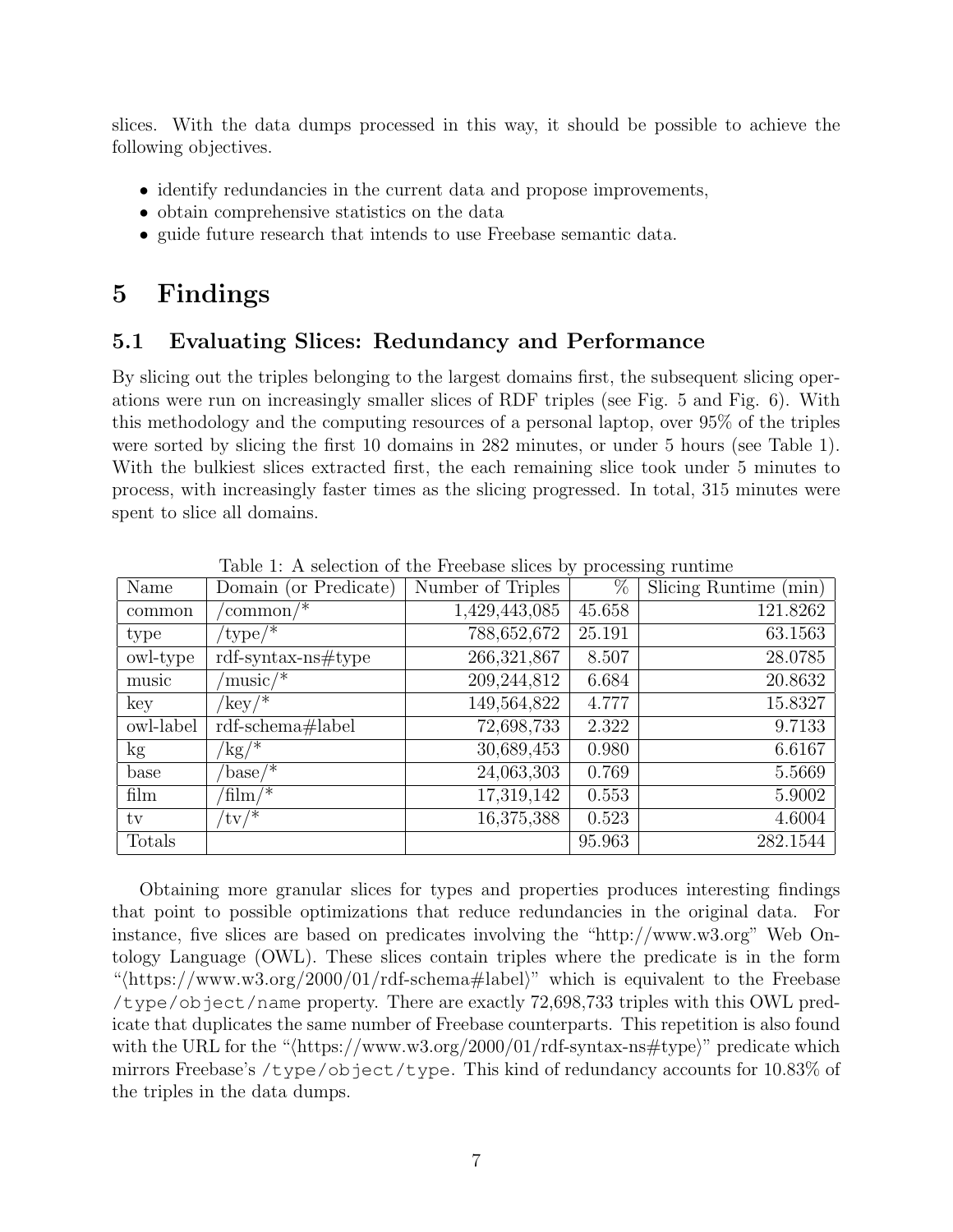



8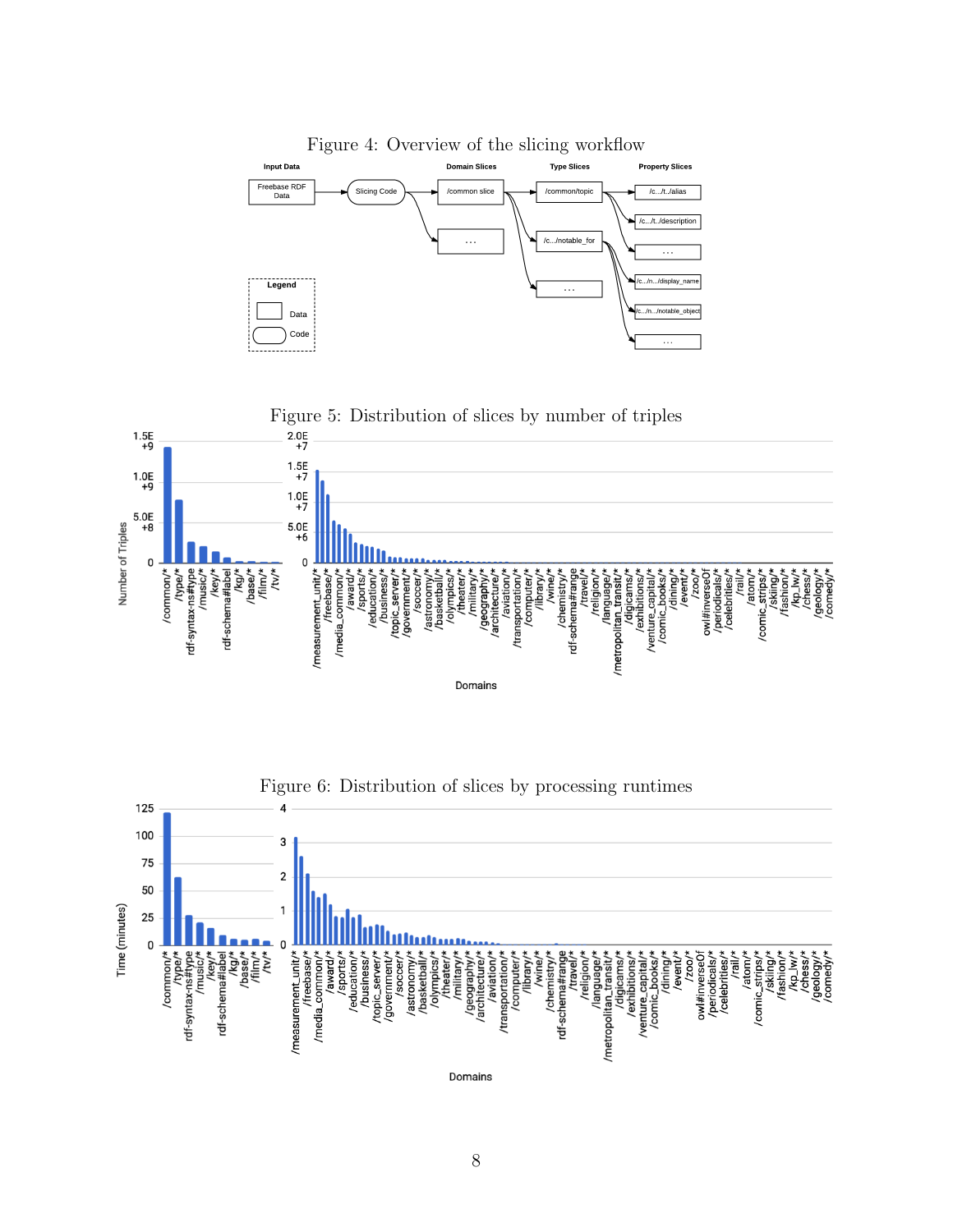An aspect of the Freebase system that may be considered an additional redundancy is the encoding of triples with predicates in a forward and reverse direction. A triple such as "/m/abc123, /type/object/type, /people/person" expresses an entity's types in a forward direction. The same semantic information with a predicate in the reverse direction would express a type's instances as "/people/person, /type/type/instance, /m/abc123". These redundancies with the predicate /type/type/instance make up 8.5% (266,257,391 triples) of the data dumps. In total, nearly one fifth (10.83 + 8.5 = 19.33%) of the data can be trimmed from the data dumps.

Interestingly, the Common  $/$  common $/\star$ ) and Type  $/$  type $/\star$ ) domains together make up over 70% of the entire data dumps. Within this subset, 40.91% of triples (1,280,720,680 triples) involve the /common/notable for/\* and /common/topic/notable for predicates. The schema descriptions for these properties cannot be found in the data dumps, but it can be inferred that the properties express what an entity is "notable for". For example, Barack Obama would be notable as a U.S. President. However, this data is expressed verbosely using a mediator object:

```
1: /m/02mjmr (Barack Obama), /common/topic/notable_for, /g/125920_xt(
   mediator)
```
- 2: /g/125920\_xt, /common/notable\_for/display\_name, "US President"@en # "en" and other languages...
- 3: /g/125920\_xt, /common/notable\_for/object, /government/us\_president

```
4: /g/125920_xt, /common/notable_for/predicate, /type/object/type
```
- 5: /g/125920\_xt, /common/notable\_for/notable\_object, /government/
	- us\_president

Although the existing implementation may have made sense for the Freebase infrastructure at the time, it is a verbose representation in the data dumps. A more efficient expression of this notability relationship could be made by linking the subject directly to the /type/type object, such as /government/us president. This change would only consume 0.98% (30,696,375 triples) of the current data. In total, the removal of redundant data (19.33%) and the change to the notability data (40.91%) would result in the removal of nearly 60% of the original data dumps  $(59.26\% = 19.33\% + (40.91\% - 0.98\%))$ .

#### 5.2 Data Analytics: Domain and Identifier Slices

The "identifier" triples make up  $16.31\%$  of all triples (see Table 2), with the type and key triples making up the lion's share. From these statistics, it is possible to estimate the total number of entities represented in the data dumps. Under a loose definition, a Freebase mid must have at least a name in one language namespace in order to represent a real world entity. Using an awk script and the wc utility, the total number of unique MIDs in the subject position of the name slice (that is, where the predicate is  $/\text{type}/\text{object}/\text{name})$ ) was obtained. This resulted in an estimated count of  $51,847,135$  possible topics.

Applying this workflow to obtain statistics on domains is also useful. As explained in the schema portion of this paper, all types and properties are part of a top-level domain. The identifier triples are part of the Type (/type) domain or the Common (/common) domain. In addition to these domains, Freebase has a number of domains on diverse subject matters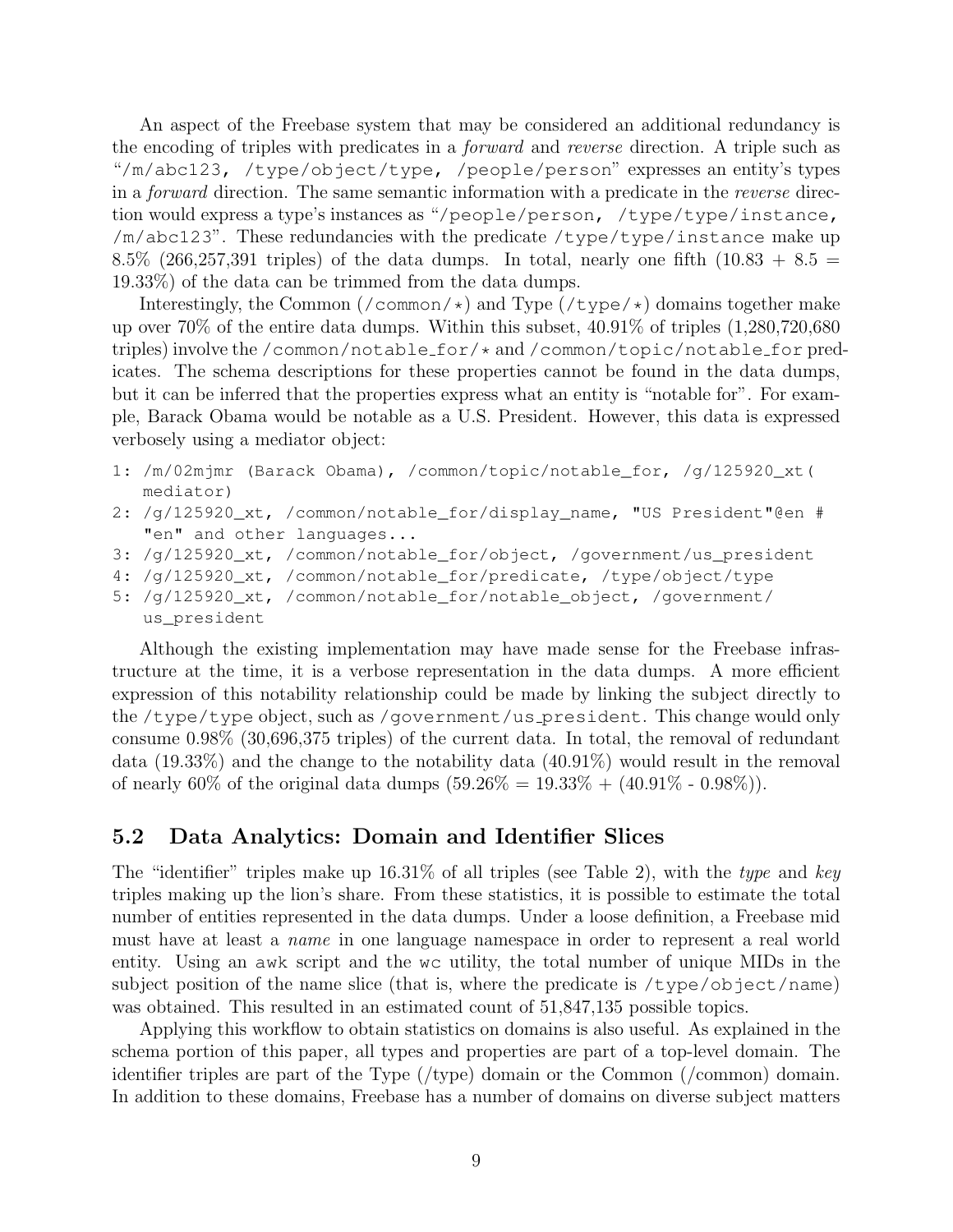ranging from American Football to Zoos. A total of 105 domains were found (see Table 3, and the Appendix for the full table).

|          | TANIC 4, LICCNOSC                              | <b>IGETIOTITEI</b><br>ouvo |            |
|----------|------------------------------------------------|----------------------------|------------|
| Slice    | Predicate                                      | Number of Triples          | $%$ of All |
| All data |                                                | 3,130,753,066              | 100        |
| name     | $\langle$ type $\langle$ object $\rangle$ name | 72,699,101                 | 2.32       |
| type     | $'$ type/object/type                           | 266,321,867                | 8.51       |
| keys     | $/$ type $/$ object $/$ key                    | 146,583,100                | 4.68       |
| desc     | 'common/topic/description                      | 20,472,070                 | 0.65       |
| akas     | common/topic/alias                             | 4,611,150                  | 0.15       |
| Total    |                                                | 510,687,288                | 16.31      |

Table 2: Freebase "identifier" slices

Table 3: A selection of Freebase slices, by subject matter domains

| Name              | Domain (or Predicate)                    | Number of Triples | $%$ of All |
|-------------------|------------------------------------------|-------------------|------------|
| american_football | $/$ american_football $/$ *              | 278,179           | 0.009      |
| amusement_parks   | $\gamma$ amusement_parks $\gamma^*$      | 22,880            | 0.001      |
| architecture      | $/$ architecture $/$ *                   | 253,718           | 0.008      |
| astronomy         | $\alpha$ astronomy /*                    | 556,381           | 0.018      |
| automotive        | $\alpha$ utomotive $\alpha$ <sup>*</sup> | 46,543            | 0.001      |

#### 5.3 Reconstructing Freebase Schema: The Bicycles Domain

The schema (or ontology) of a domain is also expressed in RDF triples, and can be reconstructed from the data dumps. In order to explore this reconstruction in further detail, it will be helpful to explore the Bicycles (/bicycles) domain due to its relatively small size (at 22 KB and 313 triples). An exploration of this domain will proceed without any existing knowledge of the domain or its schema to demonstrate how to make sense of a domain from triples alone.

First, statistics on the general shape of the domain can be obtained by finding the number of unique objects in each of the subject, predicate, and object positions of the triples. Next, the count of unique predicates is supplemented with an output of the actual unique predicates. These predicates are comprised of the properties (keeping in mind the /domain/type/property structure of the schema) for a domain. The types can be inferred quite easily by making a "hop" backwards by one forward slash (or full stops). In the Bicycles domain, the following types and properties were found:

```
</bicycles.bicycle_model.manufacturer>
</bicycles.bicycle_model.speeds>
</bicycles.bicycle_model.bicycle_type>
</bicycles.bicycle_manufacturer.bicycle_models>
</bicycles.bicycle_type.bicycle_models_of_this_type>
```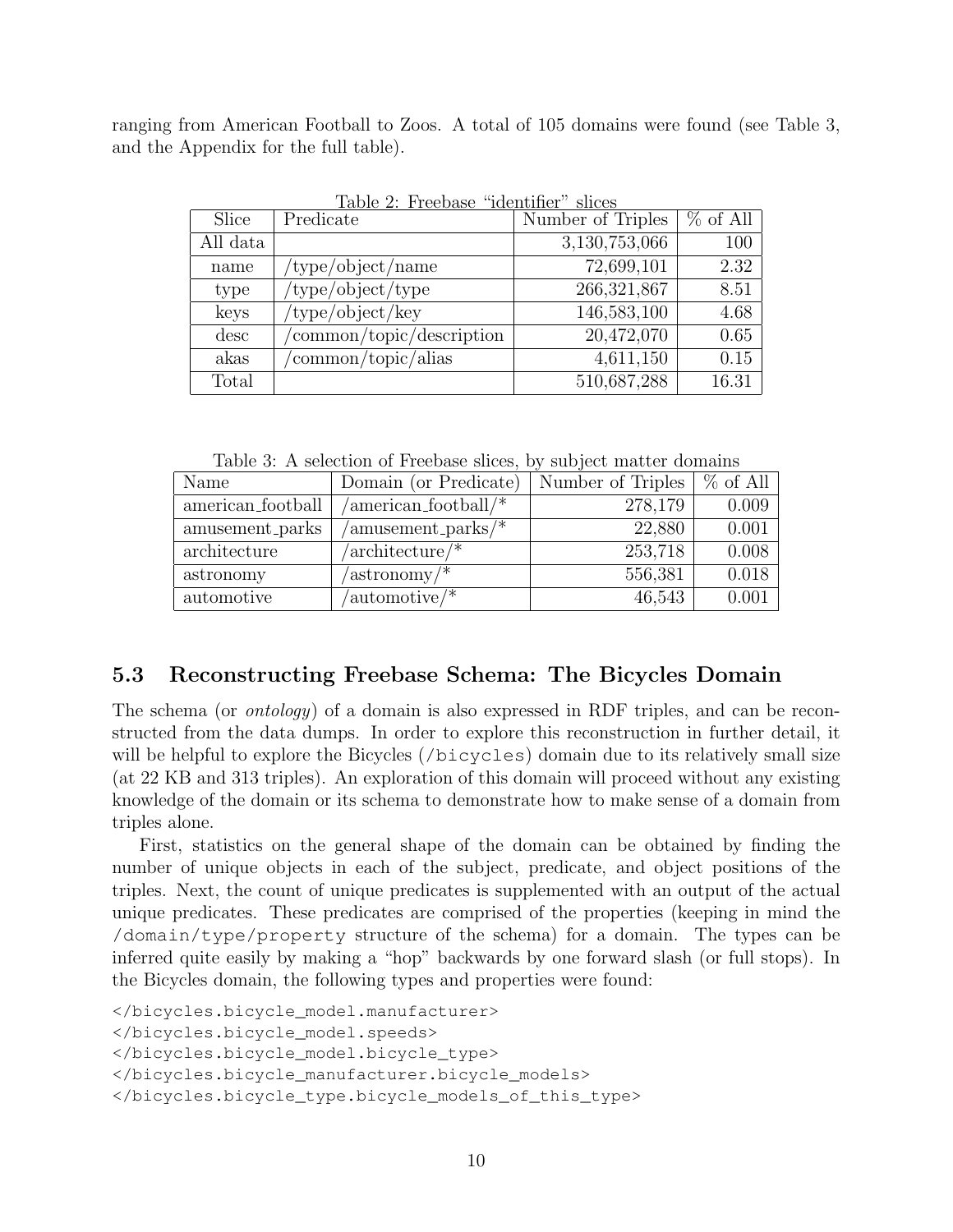After the most important components of the schema are established, further searches were done to compile details on the types and properties. Each type and property is also linked to a mid, name, description, and further schema specific parameters. The mid acts as a unique identifier, in addition to the human-readable ID (i.e. the form written in /domain/type/property). A sample of the output is displayed below for the Bicycle Type type (e.g. mountain bikes, tandem bikes, etc.).

```
# /bicycles/.../bicycle_type has mid /m.05kdnfz
</bicycles.bicycle_model.bicycle_type>,
      </type.object.name>,
            "Bicycle type"@en
</m.05kdnfz>,
      </common.topic.description>,
            "The type or category of bike, eg. mountain bike, recumbent
               , hybrid"@en
```
A full overview of the Bicycle domain reveals three main types: Bicycle Model, Bicycle Type, and Bicycle Manufacturer. According to the schema details, the Bicycle Model is connected to the Bicycle Type via the /bicycles/bicycle model/bicycle type property. For instance, the mid for a bicycle model,  $/m/s$  0meB1k3 will have the type /bicycles/bicycle model and it will be linked through the property /bicycles/ bicycle model/bicycle type to the mid  $/m/m$ 0unta1nB1k3. The triples that express this relationship are shown below.

```
# /m/s0meB1k3 is a "Bicycle Model"
/m/s0meB1k3, /type/object/type, /bicycles/bicycle_model
/m/s0meB1k3, /bicycles/bicycle_model/bicycle_type, /m/m0unta1nB1k3
# /m/m0unta1nB1k3 is a "Bicycle Type"
/m/m0unta1nB1k3, /type/object/type, /bicycles/bicycle_type
/m/m0unta1nB1k3, /bicycles/bicycle_type/bicycle_models_of_this_type, /m
   /s0meB1k3
```
### 6 Discussion

#### 6.1 Efficient Data Mining Guided by Schema

The pre-processing, extraction, and query stages in the code were guided by an understanding of Freebase's unique characteristics. Awareness of implementation details such as the format of the triples, the unique notation and encoding of Freebase, and the structure of the ontology contributed to code that could process the data dumps most efficiently.

Furthermore, the conceptualization of different categories of predicates ("identifier", "domain", etc.) resulted in a system of organized slices. The identifier triples were shown to be integral to reconstructing the topics, facts, and even schema in Freebase. The domainbased triples led to an understanding of the knowledge base as consisting of different subject matters. Data on a specific domain, such as Bicycles, could be examined for its schema and its facts. From there, more nuanced discussions on the coverage of the data (does it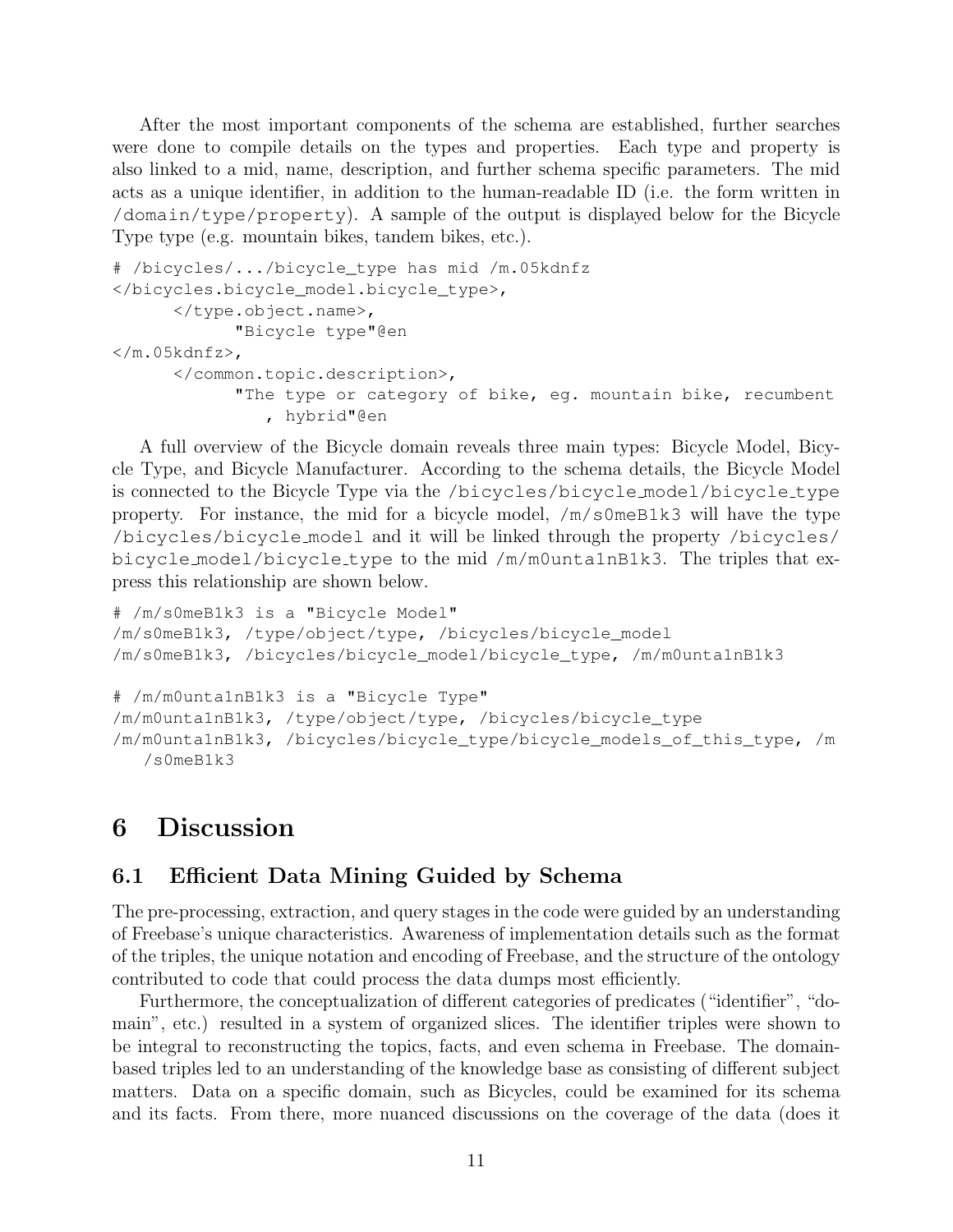cover all kinds of bicycles?), accuracy of the data (is the data correct?), the decisions in the schema (does it make sense to capture only the Bicycle Type and Manufacturer?), and other questions can be considered.

### 6.2 Data Mining with Limited Resources (on a Budget)

It was also found that the current implementation using shell programming languages and tools is suitable for data mining projects in environments with limited computing resources. For example, with slight modifications to the code and considering the optimizations of the redundancies found in this research, the current framework could even be run (slowly) on an affordable Raspberry Pi. An advantage of utilizing these predominantly open-source technologies is the greater accessibility of data mining technology to people without access to extensive resources.

This challenge could have been avoided entirely by utilizing greater computing resources either in the form of higher performance computers or cloud services, such as Amazon Web Services or Google Cloud. However, high performance computing resources are not an efficient replacement for a framework that processes data with an understanding of the underlying schema. With the cloud option, it should be noted that there may be concerns with dependency on a specific cloud service. While switching to another cloud service is possible, the costs associated with billing, maintenance, and debugging on the new platform should also be considered.

### 6.3 Limitations of the Data Dumps

It is also important to consider how the Freebase data dumps leave out crucial information that would otherwise be available on the operational knowledge base website. Although the Freebase triples are contained in a RDF data file, the freebase.com community functioned similarly to the active community of editors and reviewers on Wikipedia. Much like Wikipedia, freebase.com was accessible through a web UI where users could contribute semantically linked data through manual edits or programmatic processes. In this way, each user's editing of a single triple had a wealth of associated metadata such as the provenance (the user or process responsible for the data), the timestamp (when the data was added), and whether the edit was adding or deleting data (potentially a signal for edit vandalism). This metadata is an important part of the overall Freebase system that is missing from the data dump and not easily recoverable.

In addition to the lack of metadata, the entire ecosystem of freebase.com web applications, application programming interfaces (APIs), and the applications that used the knowledge base's unique Metaweb Query Language (MQL) are also no longer available [6]. Without such contextual information available today, it is important to consider that the Freebase data dumps represents a limited portion of the full knowledge base data and context.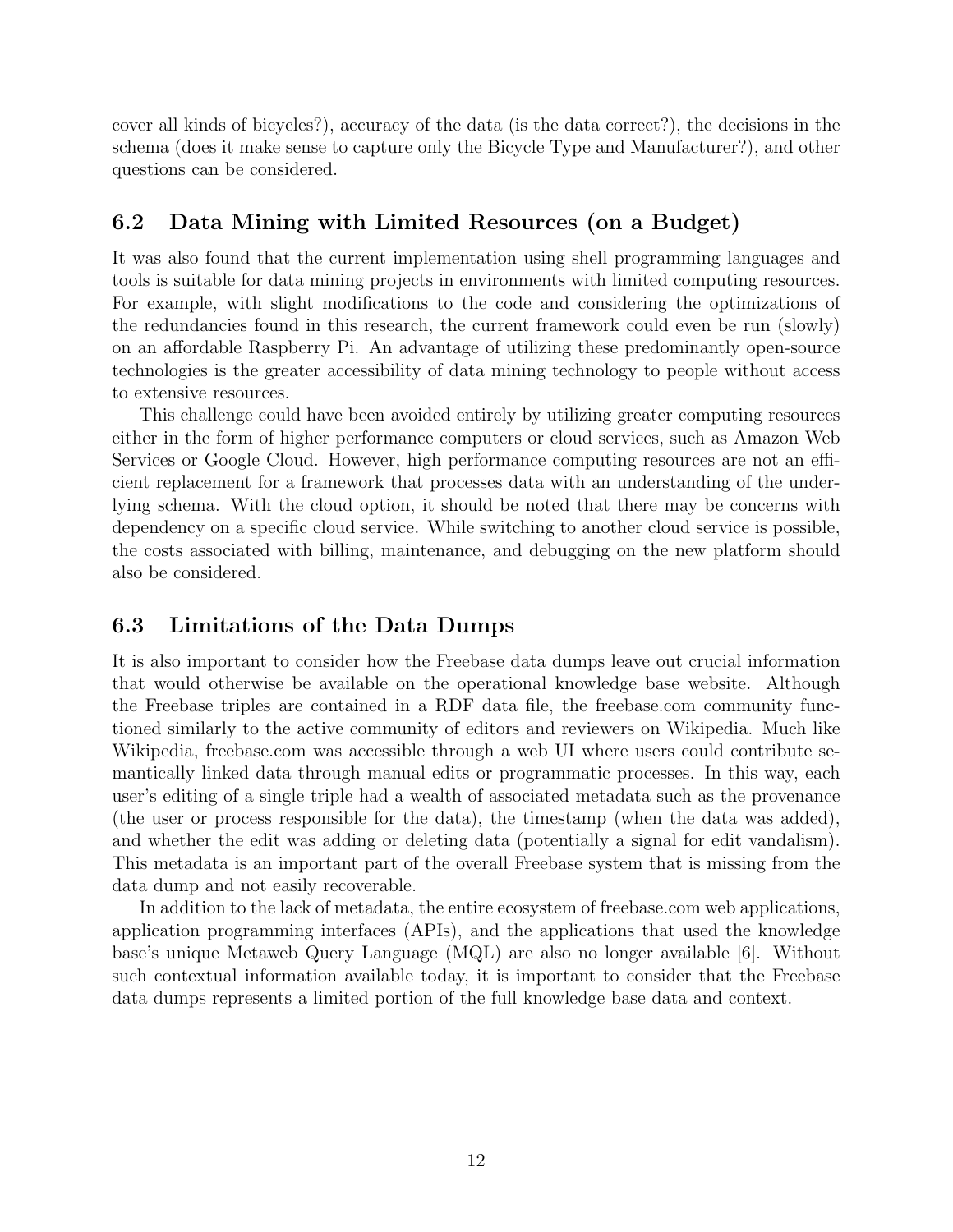### References

- [1] ABEDJAN, Z., GOLAB, L., AND NAUMANN, F. Profiling relational data: a survey. The VLDB Journal 24, 4 (2015), 557–581.
- [2] BAST, H., BÄURLE, F., BUCHHOLD, B., AND HAUSSMANN, E. Easy access to the freebase dataset. Proceedings of the 23rd International Conference on World Wide Web - WWW '14 Companion (2014), 95–98.
- [3] Bendiken, A. RDF for Intrepid Unix Hackers: Grepping N-Triples, 2010.
- [4] BERNERS-LEE, T. Linked Data, 2006.
- [5] BERNERS-LEE, T., HENDLER, J., AND LASSILA, O. The semantic web. Scientific american 284, 5 (2001), 28–37.
- [6] Bollacker, K., Evans, C., Paritosh, P., Sturge, T., and Taylor, J. Freebase: a collaboratively created graph database for structuring human knowledge. SIGMOD 08 Proceedings of the 2008 ACM SIGMOD international conference on Management of data  $(2008)$ , 1247–1250.
- [7] Bordes, A., Chopra, S., and Weston, J. Question answering with subgraph embeddings.  $arXiv$  preprint  $arXiv:1406.3676$  (2014).
- [8] Bordes, A., Weston, J., Collobert, R., Bengio, Y., and Others. Learning Structured Embeddings of Knowledge Bases. In AAAI (2011), vol. 6, p. 6.
- [9] Chah, N. nchah/freebase-triples v1.1.0, Nov. 2017.
- [10] DEVELOPERS, G. Data Dumps, 2017.
- [11] Dong, L., Wei, F., Zhou, M., and Xu, K. Question Answering over Freebase with Multi-Column Convolutional Neural Networks. In ACL (2015), pp. 260–269.
- [12] Douglas, J. So long and thanks for all the data!, 2016.
- [13] FADER, A., ZETTLEMOYER, L., AND ETZIONI, O. Open question answering over curated and extracted knowledge bases. In Proceedings of the 20th ACM SIGKDD international conference on Knowledge discovery and data mining (2014), pp. 1156– 1165.
- [14] FÄRBER, M., ELL, B., MENNE, C., AND RETTINGER, A. A Comparative Survey of DBpedia , Freebase,OpenCyc,Wikidata,And YAGO. Semantic Web 1 (2015), 1–5.
- [15] FÄRBER, M., ELL, B., MENNE, C., RETTINGER, A., AND BARTSCHERER, F. Linked Data Quality of DBpedia, Freebase, OpenCyc, Wikidata and YAGO. Semantic Web 1  $(2016), 1–5.$
- [16] GOOGLEPLUS. Freebase, 2014.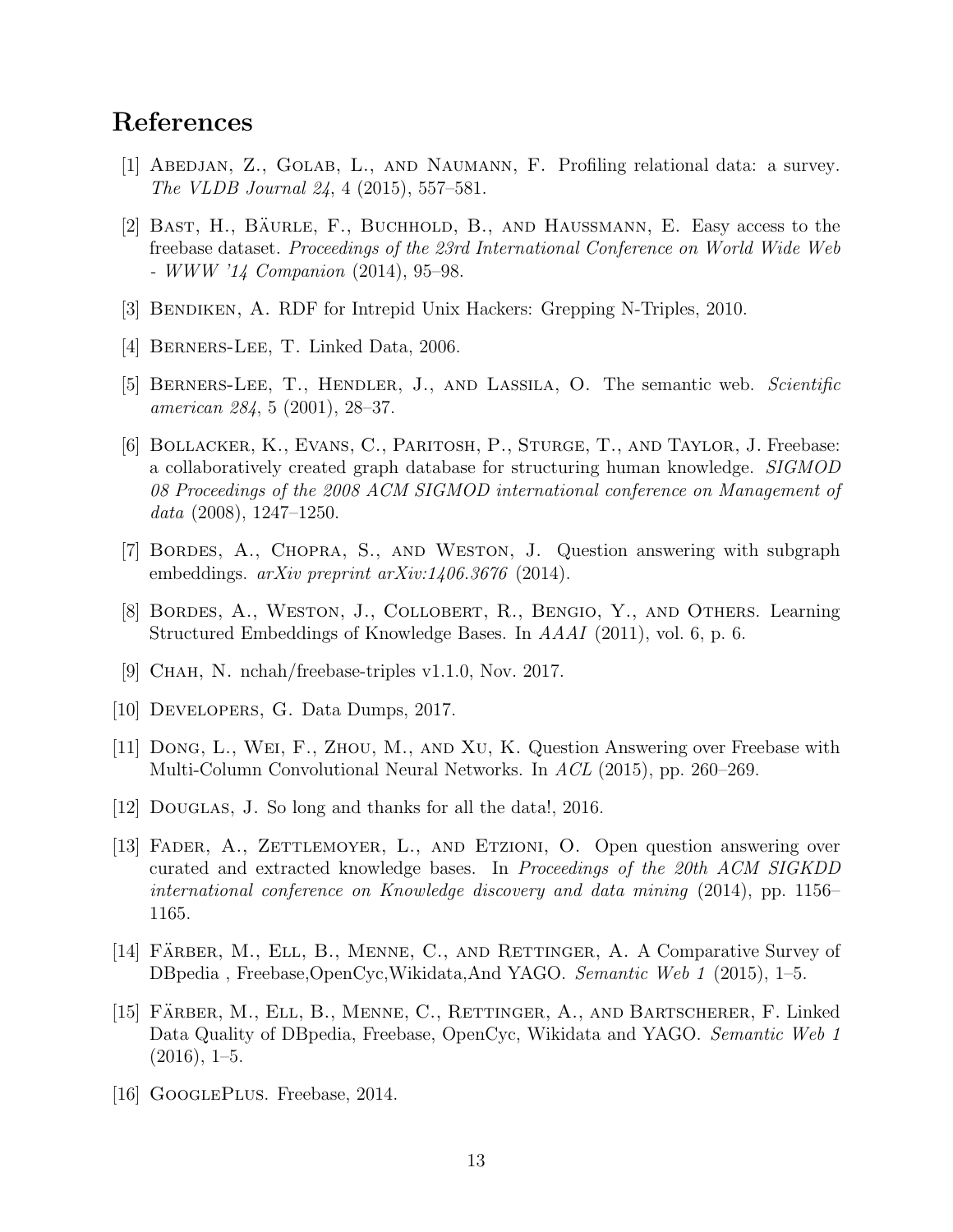- [17] Menzel, J. Deeper understanding with Metaweb, 2010.
- [18] Narang, S. K. Processing and Analyzing WebScale Knowledge Graphs, 2016.
- [19] Naumann, F. Data profiling revisited. ACM SIGMOD Record 42, 4 (2014), 40–49.
- [20] of Congress, L. Codes for the Representation of Names of Languages, 2014.
- [21] Papalexakis, E. E., Faloutsos, C., and Sidiropoulos, N. D. Tensors for data mining and data fusion: Models, applications, and scalable algorithms. ACM Transactions on Intelligent Systems and Technology (TIST) 8, 2 (2016), 16.
- [22] PELLISSIER TANON, T., VRANDEČIĆ, D., SCHAFFERT, S., STEINER, T., AND Pintscher, L. From Freebase to Wikidata. Proceedings of the 25th International Conference on World Wide Web - WWW '16 (2016), 1419–1428.
- [23] Shanahan, J. G., and Dai, L. Large scale distributed data science using apache the. In Proceedings of the 21th ACM SIGKDD International Conference on Knowledge Discovery and Data Mining (2015), ACM, pp. 2323–2324.
- [24] Tange, O. Gnu parallel-the command-line power tool. The USENIX Magazine 36, 1  $(2011), 42-47.$
- [25] W3C. RDF 1.1 Concepts and Abstract Syntax., 2014.
- [26] White, T. Hadoop: The definitive guide. O'Reilly Media, Inc., 2012.
- [27] Yao, X., and Van Durme, B. Information Extraction over Structured Data: Question Answering with Freebase. In  $ACL$  (2014), pp. 956–966.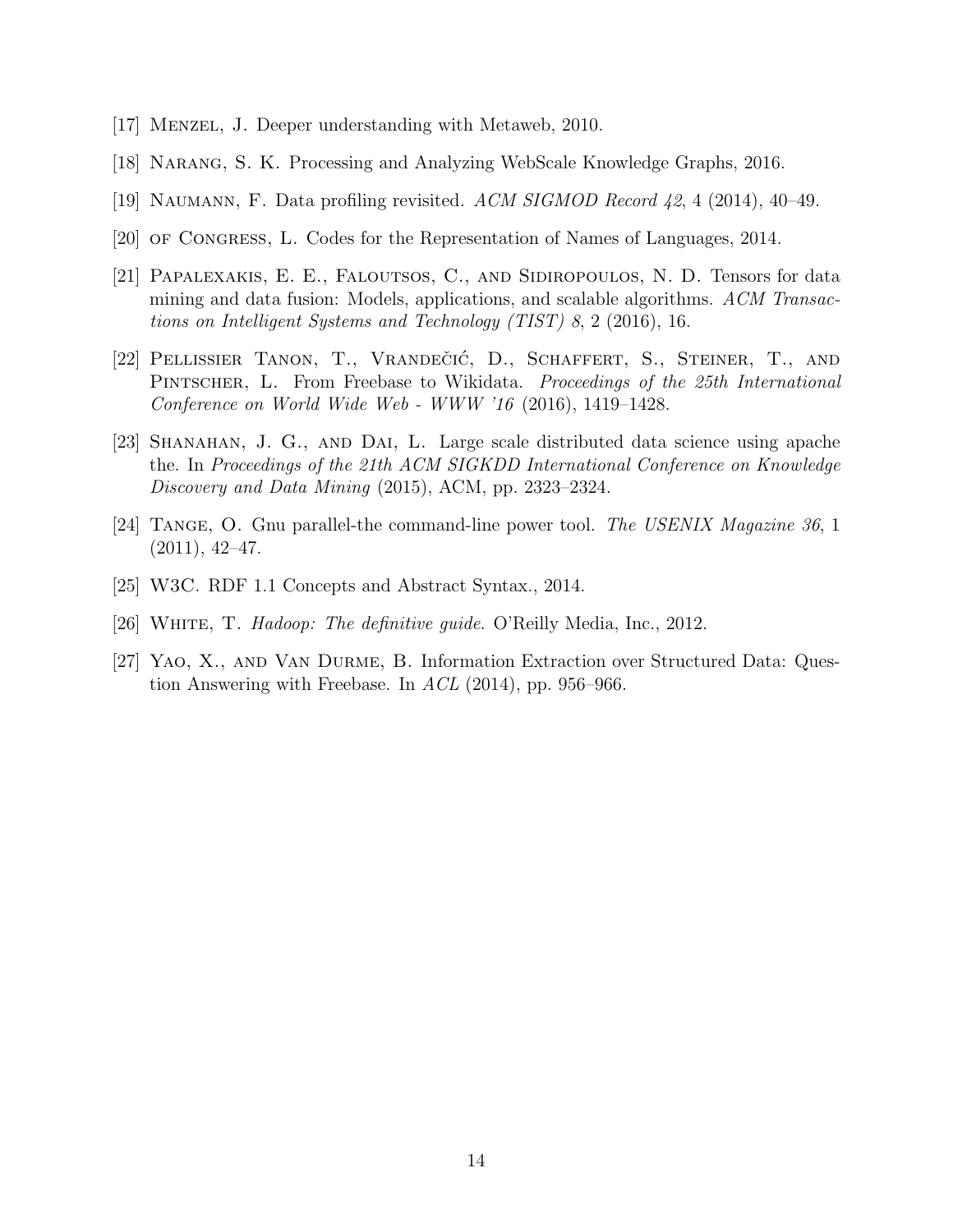# A Freebase Slices

All of the Freebase domains have been clustered into one of three groups: Freebase Implementation Domains, OWL Domains, and Subject Matter Domains. The Freebase Implementation Domains include the triples that express the ontology and other helper domains that implemented Freebase on a technical level. OWL Domains include the triples based on the standard Web Ontology Language (OWL). Subject Matter Domains cover various domain areas on different subject matters in the world, from football to zoos.

| No.                                    | Name                   | Domain                                | <b>Triples</b> | Total $%$ | Group $%$ |  |  |
|----------------------------------------|------------------------|---------------------------------------|----------------|-----------|-----------|--|--|
| <b>Freebase Implementation Domains</b> |                        |                                       |                |           |           |  |  |
| $\mathbf 1$                            | common                 | $' \text{common} / *$                 | 1,429,443,085  | 45.658%   | 58.507%   |  |  |
| $\sqrt{2}$                             | type                   | $'$ type $/$ *                        | 788,652,672    | 25.191%   | 32.280%   |  |  |
| $\overline{3}$                         | key                    | $\sqrt[k]{\text{key}/k}$              | 149,564,822    | 4.777%    | $6.122\%$ |  |  |
| $\sqrt{4}$                             | kg                     | $\sqrt{kg/k}$                         | 30,689,453     | $0.980\%$ | 1.256\%   |  |  |
| $\overline{5}$                         | base                   | $base/*$                              | 24,063,303     | 0.769%    | $0.985\%$ |  |  |
| $\overline{6}$                         | freebase               | $r$ freebase $/$ *                    | 11,259,415     | $0.360\%$ | $0.461\%$ |  |  |
| $\overline{7}$                         | dataworld              | $\sqrt{\text{dataworld}/*}$           | 7,054,575      | 0.225%    | $0.289\%$ |  |  |
| $\overline{8}$                         | topic_server           | $v$ <sub>topic_server</sub> /*        | 1,010,720      | $0.032\%$ | 0.041%    |  |  |
| $\overline{9}$                         | user                   | $\sqrt{\text{user}/\text{#}}$         | 912,258        | $0.029\%$ | 0.037%    |  |  |
| 10                                     | pipeline               | $'$ pipeline/*                        | 547,896        | 0.018%    | $0.022\%$ |  |  |
| $\overline{11}$                        | $kp_l$                 | $\sqrt[k]{kp}$ $\frac{1}{w}$          | 1,089          | $0.000\%$ | $0.000\%$ |  |  |
|                                        | $OWL$ Domains          |                                       |                |           |           |  |  |
| $\mathbf 1$                            | type                   | $\text{rdf-syntax-ns#type}$           | 266, 321, 867  | 8.507%    | 78.520%   |  |  |
| $\overline{2}$                         | label                  | rdf-schema#label                      | 72,698,733     | 2.322%    | 21.434%   |  |  |
| $\overline{3}$                         | domain                 | rdf-schema#domain                     | 71,338         | 0.002%    | 0.021%    |  |  |
| $\overline{4}$                         | range                  | $\overline{\text{rdf-schema#range}}$  | 71,200         | 0.002%    | $0.021\%$ |  |  |
| $\overline{5}$                         | inverseOf              | owl#inverseOf                         | 12,108         | $0.000\%$ | $0.004\%$ |  |  |
|                                        | Subject Matter Domains |                                       |                |           |           |  |  |
| $\mathbf{1}$                           | music                  | $\sqrt{\text{music}/\text{*}}$        | 209,244,812    | $6.684\%$ | 60.062%   |  |  |
| $\overline{2}$                         | film                   | $\overline{\text{film}/\text{*}}$     | 17,319,142     | 0.553%    | 4.971%    |  |  |
| $\overline{3}$                         | $t_{V}$                | $\overline{\text{tv}/\text{F}}$       | 16,375,388     | 0.523%    | 4.700%    |  |  |
| $\overline{4}$                         | location               | $\sqrt{\text{location}/\text{min}}$   | 16,071,442     | 0.513%    | $4.613\%$ |  |  |
| $\overline{5}$                         | people                 | $\sqrt{\text{people}/*}$              | 15,936,253     | $0.509\%$ | 4.574%    |  |  |
| $\overline{6}$                         | measurement_unit       | $\mu$ measurement_unit/*              | 15,331,454     | $0.490\%$ | 4.401%    |  |  |
| $\overline{7}$                         | book                   | $\sqrt{\text{book}}$ /*               | 13,627,947     | 0.435%    | 3.912%    |  |  |
| $\overline{8}$                         | media_common           | $\mu$ media_common/*                  | 6,388,780      | $0.204\%$ | 1.834\%   |  |  |
| $\overline{9}$                         | medicine               | 'medicine/ $*$                        | 5,748,466      | $0.184\%$ | $1.650\%$ |  |  |
| $\overline{10}$                        | award                  | $\sqrt{\text{award}/\text{w}}$        | 4,838,870      | 0.155%    | 1.389%    |  |  |
| 11                                     | biology                | $\overline{\text{biology}/\text{``}}$ | 3,444,611      | $0.110\%$ | 0.989%    |  |  |
| $\overline{12}$                        | sports                 | $\sqrt{s_{\text{ports}}/s}$           | 3,158,835      | 0.101%    | $0.907\%$ |  |  |
| 13                                     | organization           | $\alpha$ organization/*               | 2,778,122      | 0.089%    | 0.797%    |  |  |

|  | Table 4: Freebase Domains |
|--|---------------------------|
|  |                           |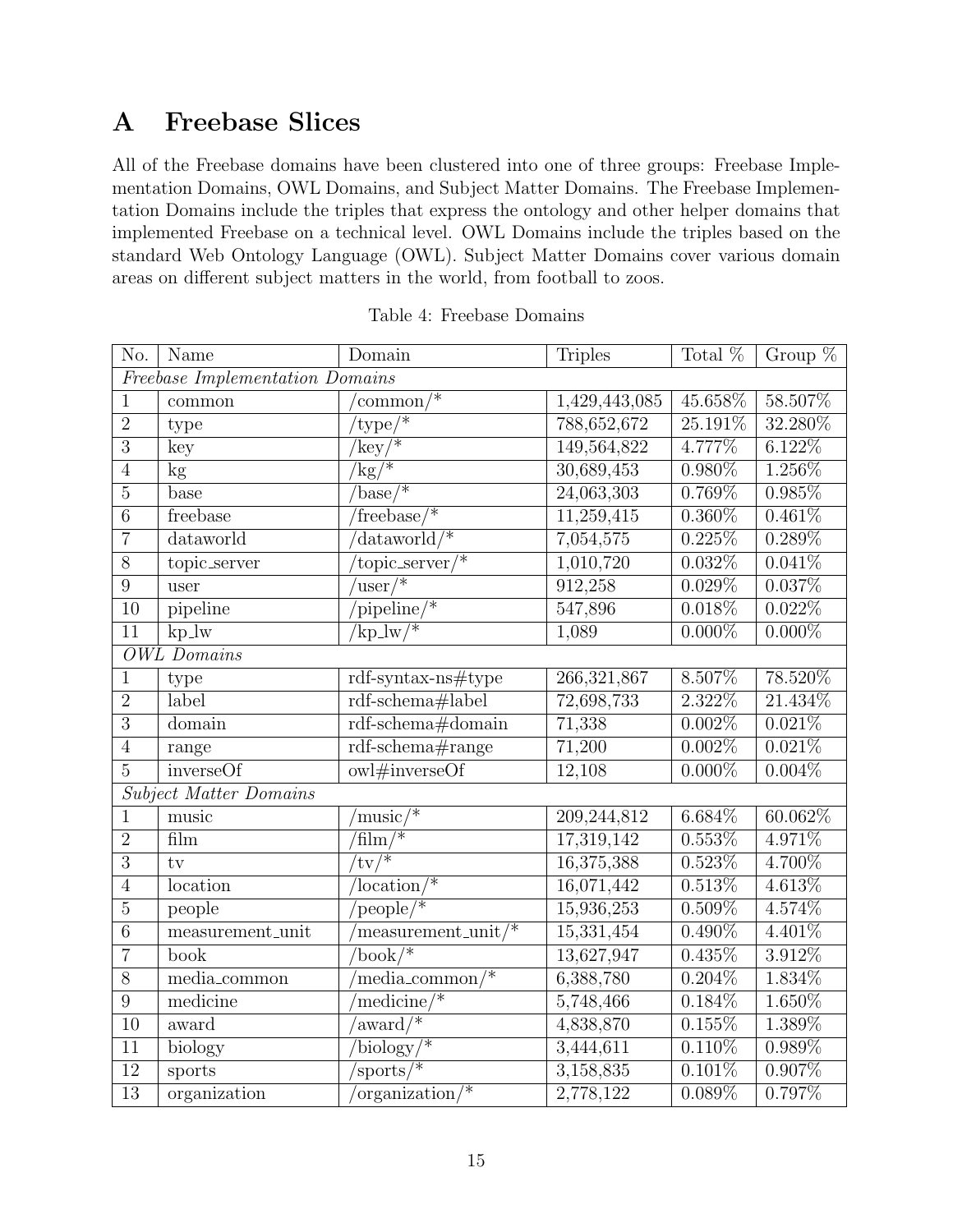| 14              | education            | $^{\prime}$ education/*                    | 2,609,837 | $0.083\%$ | 0.749%    |
|-----------------|----------------------|--------------------------------------------|-----------|-----------|-----------|
| $\overline{15}$ | baseball             | $\overline{\text{baseball}/\text{}}$       | 2,444,241 | $0.078\%$ | $0.702\%$ |
| 16              | business             | $\overline{\text{business}/*}$             | 2,134,788 | $0.068\%$ | 0.613%    |
| 17              | imdb                 | $\overline{\text{imdb}/\text{*}}$          | 1,020,270 | $0.033\%$ | $0.293\%$ |
| 18              | government           | government/ $*$                            | 852,785   | 0.027%    | 0.245%    |
| $19\,$          | cvg                  | $\sqrt{\text{cvg}/\text{c}}$               | 841,398   | $0.027\%$ | $0.242\%$ |
| $20\,$          | soccer               | $\sqrt{\text{soccer}/\text{*}}$            | 820,410   | $0.026\%$ | 0.235%    |
| 21              | $\overline{time}$    | $\times$ time/*                            | 791,442   | 0.025%    | 0.227%    |
| 22              | astronomy            | $\alpha$ astronomy/*                       | 556,381   | $0.018\%$ | $0.160\%$ |
| 23              | basketball           | $\sqrt{\text{basketball}/*}$               | 519,652   | $0.017\%$ | $0.149\%$ |
| 24              | american_football    | $american_football/*$                      | 483,372   | 0.015%    | 0.139%    |
| 25              | olympics             | 'olympics/ $*$                             | 400,927   | 0.013%    | 0.115%    |
| $\overline{26}$ | fictional_universe   | $\overline{\text{fictional\_universe}}$ /* | 349, 147  | 0.011%    | $0.100\%$ |
| $27\,$          | theater              | $'$ theater $/$ *                          | 320,721   | $0.010\%$ | $0.092\%$ |
| $28\,$          | visual_art           | visual_art/ $*$                            | 310,238   | $0.010\%$ | $0.089\%$ |
| 29              | military             | $\overline{\text{mility}}$                 | 292,533   | 0.009%    | $0.084\%$ |
| $\overline{30}$ | protected_sites      | $protected\_sites/*$                       | 288,788   | $0.009\%$ | $0.083\%$ |
| 31              | geography            | geography/*                                | 256,768   | $0.008\%$ | $0.074\%$ |
| $\overline{32}$ | broadcast            | $broadcast/*$                              | 256,312   | $0.008\%$ | $0.074\%$ |
| 33              | architecture         | $architecture*$                            | 253,718   | $0.008\%$ | 0.073%    |
| $\overline{34}$ | food                 | $\sqrt{\frac{1}{2}$                        | 253,415   | $0.008\%$ | $0.073\%$ |
| $35\,$          | aviation             | $\arcsin x$ <sup>*</sup>                   | 187,187   | $0.006\%$ | $0.054\%$ |
| $36\,$          | finance              | $\overline{\text{finance}/\text{}}$        | 131,762   | $0.004\%$ | 0.038%    |
| 37              | transportation       | $transportion/*$                           | 112,099   | $0.004\%$ | $0.032\%$ |
| 38              | boats                | boats/ $*$                                 | 108,763   | $0.003\%$ | 0.031%    |
| $\overline{39}$ | computer             | $\overline{\text{computer}/\text{*}}$      | 106,986   | 0.003%    | 0.031%    |
| $40\,$          | royalty              | royalty/*                                  | 92,787    | $0.003\%$ | $0.027\%$ |
| 41              | library              | $\sqrt{\text{library} / \cdot \cdot}$      | 86,249    | $0.003\%$ | 0.025%    |
| 42              | internet             | $\sqrt{\text{internet}/\text{inter}}$      | 80,426    | $0.003\%$ | $0.023\%$ |
| 43              | wine                 | $\text{wine}/*$                            | 79,520    | 0.003%    | 0.023%    |
| 44              | projects             | projects/*                                 | 79,102    | $0.003\%$ | $0.023\%$ |
| $45\,$          | chemistry            | chemistry/ $*$                             | 72,698    | $0.002\%$ | $0.021\%$ |
| 46              | cricket              | $\overline{\text{cricket}/\text{*}}$       | 67,422    | 0.002%    | 0.019%    |
| 47              | travel               | $\text{travel}$ /*                         | 56,297    | 0.002%    | $0.016\%$ |
| $48\,$          | symbols              | 'symbols/*                                 | 56,139    | $0.002\%$ | 0.016%    |
| $\overline{49}$ | religion             | $religion/*$                               | 54,887    | $0.002\%$ | $0.016\%$ |
| $50\,$          | influence            | $\mathrm{influence}/\mathrm{*}$            | 53,976    | 0.002%    | 0.015%    |
| $\overline{51}$ | language             | $\overline{\text{language}/\text{``}}$     | 53,588    | $0.002\%$ | 0.015%    |
| $52\,$          | community            | community/ $*$                             | 50,164    | 0.002%    | $0.014\%$ |
| $\overline{53}$ | metropolitan_transit | $\text{interopolitan\_transit} / \text{*}$ | 47,777    | $0.002\%$ | $0.014\%$ |
| $54\,$          | automotive           | $\alpha$ utomotive $\frac{1}{2}$           | 46,543    | 0.001%    | 0.013%    |
| $55\,$          | digicams             | $\text{digicams}$                          | 42,188    | $0.001\%$ | $0.012\%$ |